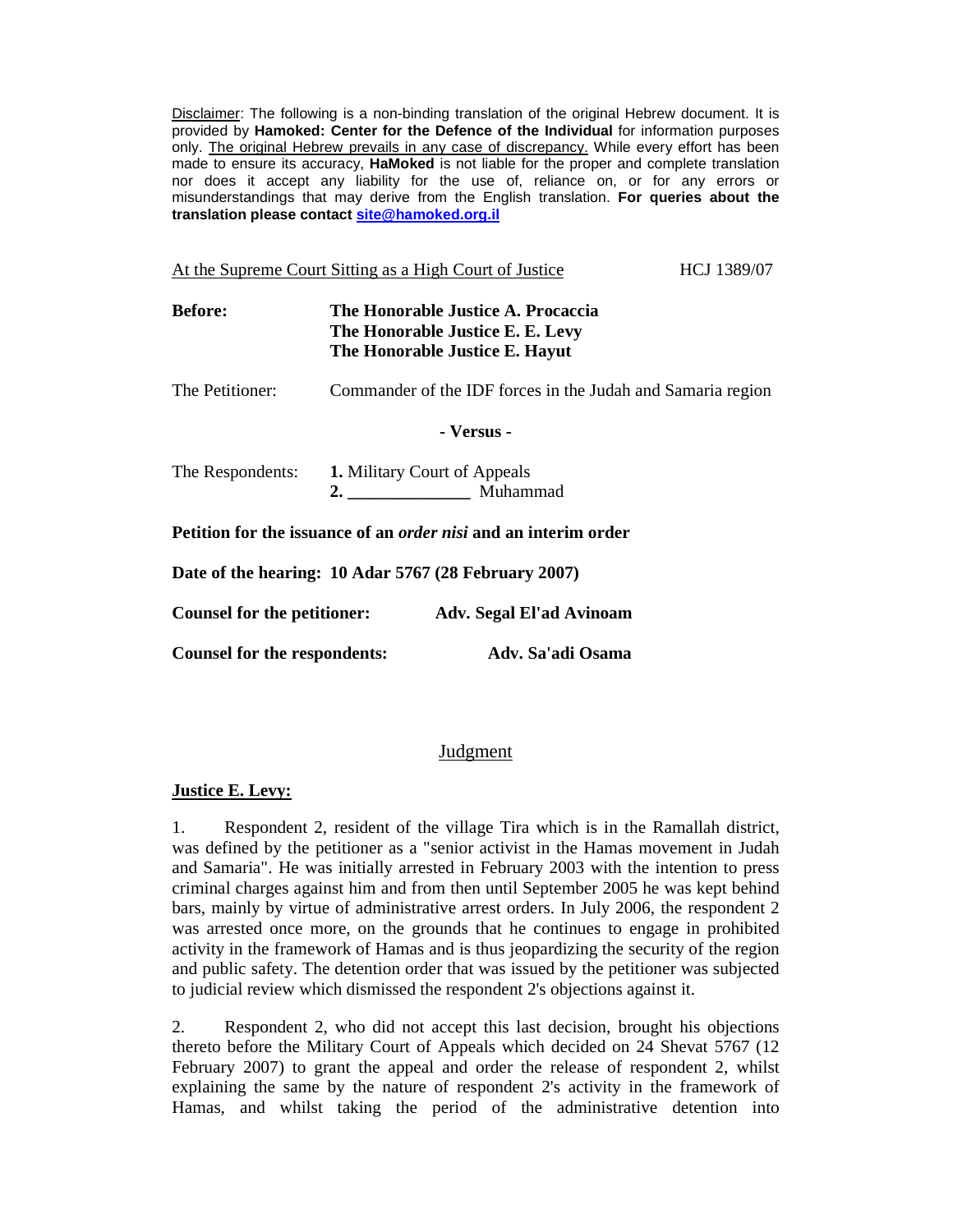consideration. This decision was challenged in the petition before us, and on 27 Shevat 5767 (15 February 2007) it was decided, with the parties' consent, to remand the case to respondent 1, in order to give the security forces an opportunity to voice their arguments thereto, and also in order for it to explain its decision, either with overt or covert explanations. On 30 Shevat 5767 (18 February 2007) the Military Court of Appeals reaffirmed its decision to release the respondent and now all that remains for us to do is decide in the dispute which erupted between the parties.

3. The petitioner believes that respondent 1's decision is extremely unreasonable, since no proper weight was given therein to the foreseen danger, from respondent 2, to security in the region.

Respondent 2, who argued before us in person and via his learned advocate, Adv. Osama Sa'adi, conversely believes, that there was no fault in the Military Court of Appeals' decision, in view of the many years in which he is under detention, and in view of the fact that until now, the version of the security forces pertaining to his activity in Hamas movement and the danger posed by him was not placed under the scrutiny of the court in the context of a criminal proceeding.

In view of the urgency of the matter and with the consent of the parties we decided to hear the petition and decide the same as if an *order nisi* was issued therein.

4. Several reasons led the Military Court of Appeals to order the release of respondent 2. Firstly, it was determined that organizational activity in the framework of Hamas, which is expressed in what was defined as "spokesmanship and public relations", is attributed to this respondent. Secondly, activity of this kind, which is public by its nature, can be easily monitored, without there being a need to keep respondent 2 in custody. The learned Judge further expressed his surprise that despite the overt nature of such activity, the petitioner, the investigating and prosecuting bodies, were unable to gather evidence to indict respondent 2. Thirdly, it is not self evident that respondent 2 will return to activity in the framework of Hamas movement, and if he will do so, it will be possible to reconsider his detention.

5. In the course of the hearing before us, and after hearing the parties' attorneys and respondent 2 in person, we studied privileged material that was explained to us by the security forces. This material convinced us that the decision of the Military Court of Appeals is extremely unreasonable, and should therefore be reversed.

From the statements of the petitioner's learned advocate, Adv. A. Segal El'ad, we understood that the material which was presented to us was also before the respondent 1, and we are therefore surprised how the Military Court of Appeals did not notice that such prohibited activity which is attributed to respondent 2 does not come down to just "spokesmanship and public relations". It is our impression that the activity at bar is in varied and different areas, most of which pose a substantial danger to the security of the region and the public. Our attention was particularly drawn to recent information details, which reveal a particularly disturbing picture in all that pertains to respondent 2's role and status in Hamas movement, which clearly require his continued detention. Indeed, it appears that there is difficulty in indicting respondent 2, although this derives from the fear of exposing sources of information.